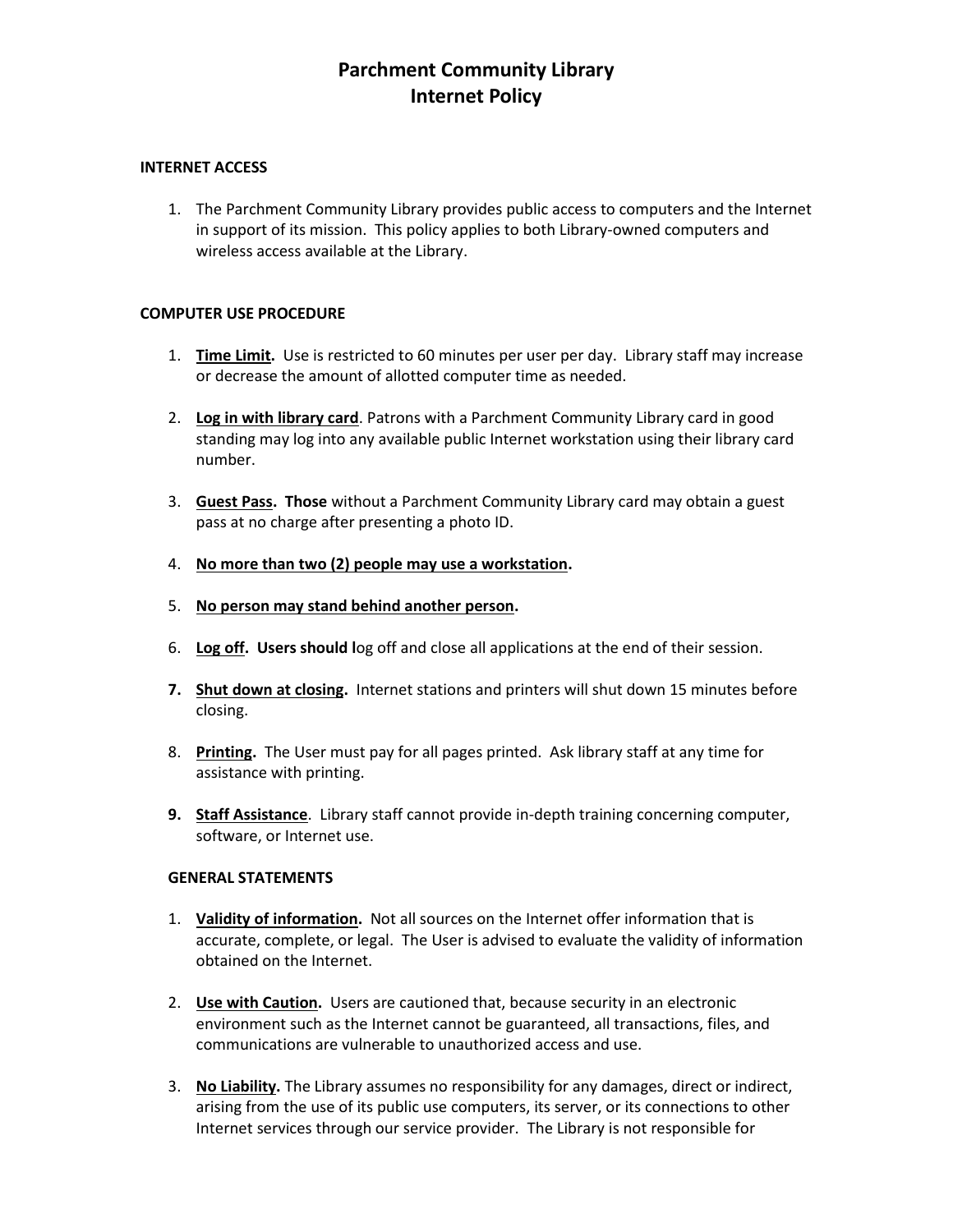equipment malfunction, loss of data, any loss or damages to the User's devices, or electronic transactions of any type.

4. **View Internet at Own Risk.** The Internet may contain information that is controversial, sexually explicit or offensive. Library patrons use the Internet at their own risk. Parents or guardians of minor children are responsible for their child's use of the Internet.

### **INTERNET FILTERING**

- 1. **Filtering for Minors.** Users age 17 and younger must use a filtered computer. The library has installed a "weighted" filter that excludes sexually oriented materials in order to comply with CIPA (the Child Internet Protection Act) and Michigan law PA 212.
- 2. **Filtering for Adults.** Users age 18 and older may choose unfiltered access, but all users must read and adhere to the following rules for Acceptable Use. Materials brought up on any public access computer are considered on display for public viewing. Violators will be required to terminate their computer session and may lose their Internet privileges.

### **ACCEPTABLE USE**

- 1. **Respect Others.** Be considerate of one another. Do not engage in lengthy or loud conversations with others in person or on a cell phone. Boisterous conduct or profane, obscene or injurious language, text or graphics will not be tolerated.
- 2. **Lawful Use.** The Library Internet connection and workstations shall be used in a lawful manner. The Library's Internet and workstations cannot be used for any fraudulent or unlawful purpose prohibited under any applicable federal state, or local law, including, but not limited to, accessing material that can be classified as obscene or child pornography.
- 3. **Intellectual Property.** Transmission of any material in violation of any US or state regulation is prohibited. This includes, but is not limited to, copyrighted material, threatening or obscene material, or material protected by trade secret.
- 4. **Unauthorized Access / Privacy.** A User must not impersonate another user, or attempt to modify or gain access to data or passwords belonging to others, or by hacking or seeking disallowed access to any computer system via the Internet.
- 5. **Use Must Not Be Harmful to Minors.** Michigan law prohibits users from allowing minors access to sexually explicit materials harmful to minors. Internet Users shall also not permit any minor to view sexually explicit material or any other material deemed harmful to minors.

**Compliance with Patron Conduct Policy.** All Internet Users must comply with the Library's Patron Code of Conduct Policy, which shall be posted in the Library. A violation of this policy also constitutes a violation of the Patron Code of Conduct and may result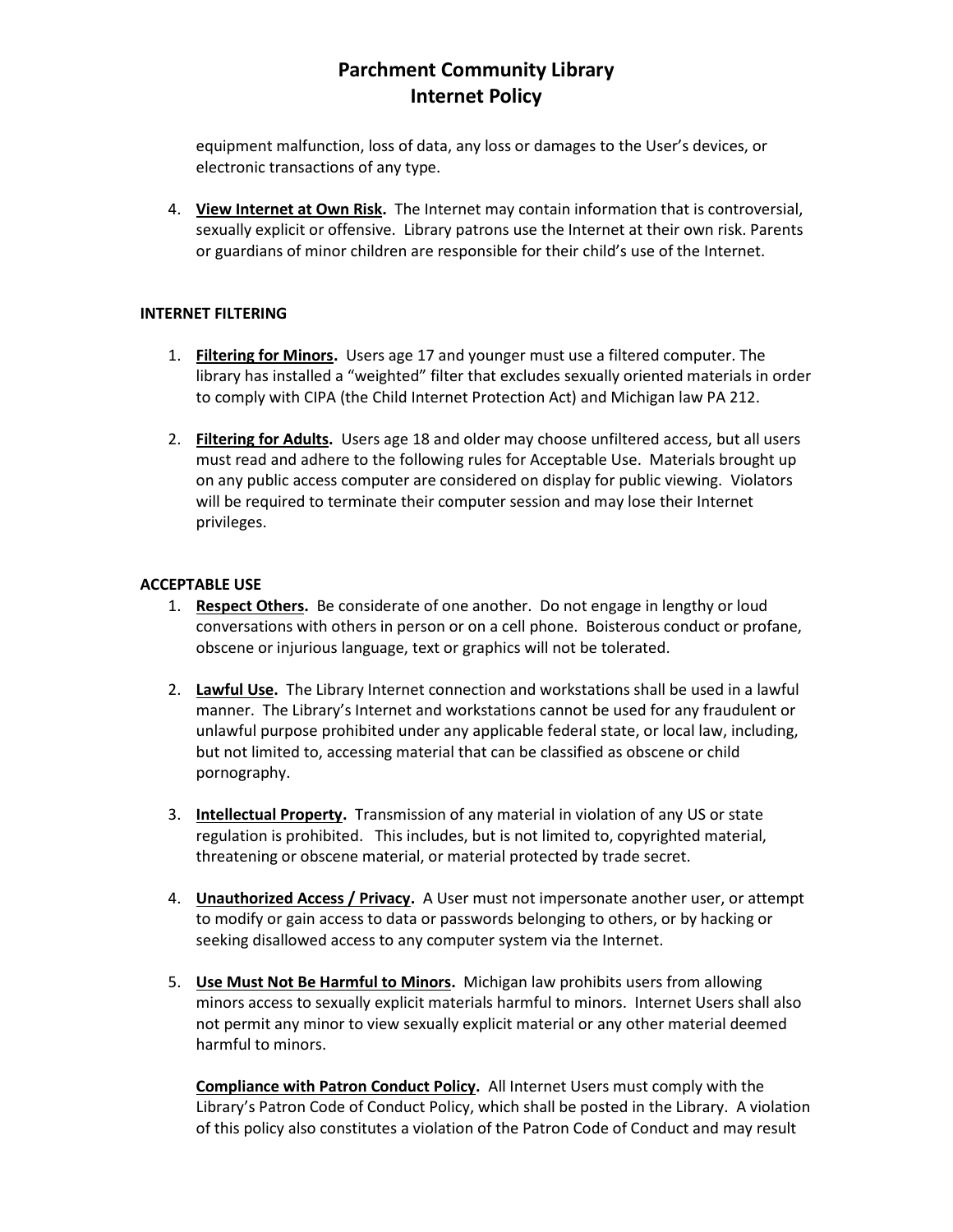in enforcement action as provided in that Code as well.

- 6. **System modifications.** Users are not permitted to download personal software to Library computers. Users may not change the security settings, operating systems, network configuration or any other configuration of Library computers without authorization. Users may not damage or gain unauthorized access to the computer or network, or repeatedly or intentionally visit websites that introduce spyware, malware, virus or other damaging programs.
- 7. **Damage**. The User shall be responsible for repayment of any costs to the Library for damage to the computer terminals or system.
- 8. **Saving Files and Documents.** Users who wish to have a permanent record of their work must save their files on their own portable media. Library computers do not allow users to permanently save personal files on the hard drive.
- 9. **Purposes / Prohibited Uses.** The Library's Internet is intended for information gathering only. The Library's Internet resources should be used for educational, information, and recreational purposes. The Library's Internet access shall not be used for personal profit or commercial activities, including the sale of goods and services or fund raising.
- 10. **Unauthorized Release of Personal Information.** No user may engage in the unauthorized disclosure, use, and dissemination of personal information of any person.

### **VIOLATIONS OF INTERNET USE POLICY**

1. **Response to violations.** Any person who violates this policy may be denied computer use privileges by the Director (or their designee) upon notice to the person. While the denial period is intended to be progressive (i.e.  $1^{st}$  violation – up to 30 days,  $2^{nd}$  violation – up to 60 days, 3<sup>rd</sup> violation – up to 90 days), the Director may deny computer use privileges for a period of up to 1 year for any violation.

Before denying computer use privileges to any person, the Director (or their designee) shall inform the person of the reason their computer privileges have been revoked and give that person a reasonable opportunity to state their response to the proposed denial.

If possible, the Director (or their designee) will send written notice of the revocation of privileges to the User.

2. **Incident Reports.** Library staff shall record in writing in the form of an Incident Report any violation of this policy that resulted in a verbal warning or a suspension of Library privileges. The Incident Report shall immediately be given to the Library Director for logging and review.

The report should include a physical description in addition to the name of the User. If applicable, a copy of the suspension of privileges letter should be attached.